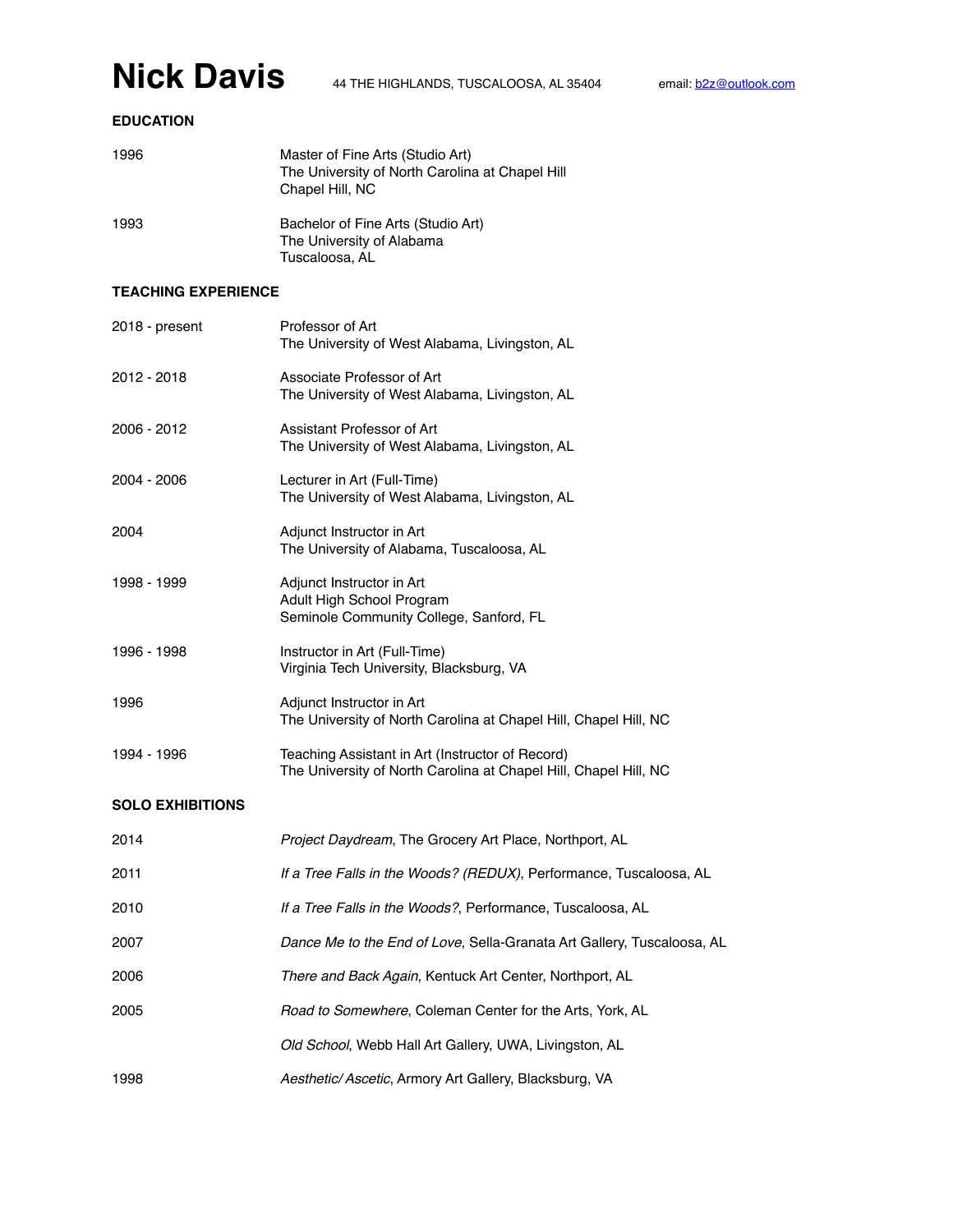### **Nick Davis** 44 THE HIGHLANDS, TUSCALOOSA, AL 35404 email: <u>[b2z@outlook.com](mailto:b2z@outlook.com)</u>

1995 *Digest*, Hanes Art Center, Chapel Hill, NC

*Weight*, Performance, Chapel Hill, NC

#### **TWO PERSON EXHIBITIONS**

| 2013        | MISHMASH, Webb Hall Art Gallery, Livingston, AL<br>-Exhibition with Jessica L. Smith                      |
|-------------|-----------------------------------------------------------------------------------------------------------|
| 2011        | Gewgaws and Frippery, Black Box Theatre, Livingston, AL<br>-Exhibition with Jessica L. Smith              |
| 2008        | <i>Nick Davis and Kristy Deetz, Olin Art Gallery, Washington and Jefferson</i><br>College, Washington, PA |
| 2001        | <i>Flux</i> , The University of Central Florida Library, Orlando, FL<br>-Exhibition with Thanh duc Vu     |
| 1994 - 1995 | The Basketball Project, Chapel Hill, NC<br>-Collaborative Performance with A. Brett Reif                  |

#### **GROUP EXHIBITIONS**

| 2021 | 10 x 10 x 10 x Tieton 2021, Mighty Tieton Warehouse, Tieton Arts and Humanities,<br>Tieton, WA<br>-Jurors: Theresa Bembnister, Arkansas Museum of Fine Arts, Associate Curator |
|------|--------------------------------------------------------------------------------------------------------------------------------------------------------------------------------|
|      | Valerie Lazalier, Kohler Arts Center, Curatorial Project Manager                                                                                                               |
| 2019 | 10 x 10 x 10 x Tieton 2019, Mighty Tieton Warehouse, Tieton Arts and Humanities,<br>Tieton, WA                                                                                 |
|      | -Jurors: Christina Orr-Cahall, and Beth Sellars                                                                                                                                |
| 2018 | Monster Makeover IX, Harrison Gallery, Tuscaloosa, AL                                                                                                                          |
|      | West Alabama Juried Art Exhibition, Dinah Washington Cultural Arts Center, Tuscaloosa<br>Arts Council, Tuscaloosa, AL                                                          |
| 2017 | 4th Louisiana Biennial National Juried Exhibition,<br>F. Jay Taylor Visual Arts Center, Louisiana Tech University, Ruston, LA<br>Juror: Rachel Cook                            |
|      | Digital Fabrication Symposium, Elm Fork Education Center,<br>University of North Texas, Denton, TX<br>Juror: Dannielle Avram                                                   |
| 2016 | Southern Roots, Shelton State Community College, Tuscaloosa, AL<br>Curator: Jai Chen                                                                                           |
|      | 2nd Annual Alabama National Juried Art Exhibition,<br>Sella-Granata Art Gallery, Tuscaloosa, AL<br>Juror: Barb Bondy                                                           |
|      | Monster Makeover VII, Tuscaloosa Arts Council, Tuscaloosa, AL                                                                                                                  |
|      | Spring Art and Photography Show, Coleman Center for the Arts, York, AL<br>Juror: Robert N. Dennis, Art Director of Project Row Houses, Houston                                 |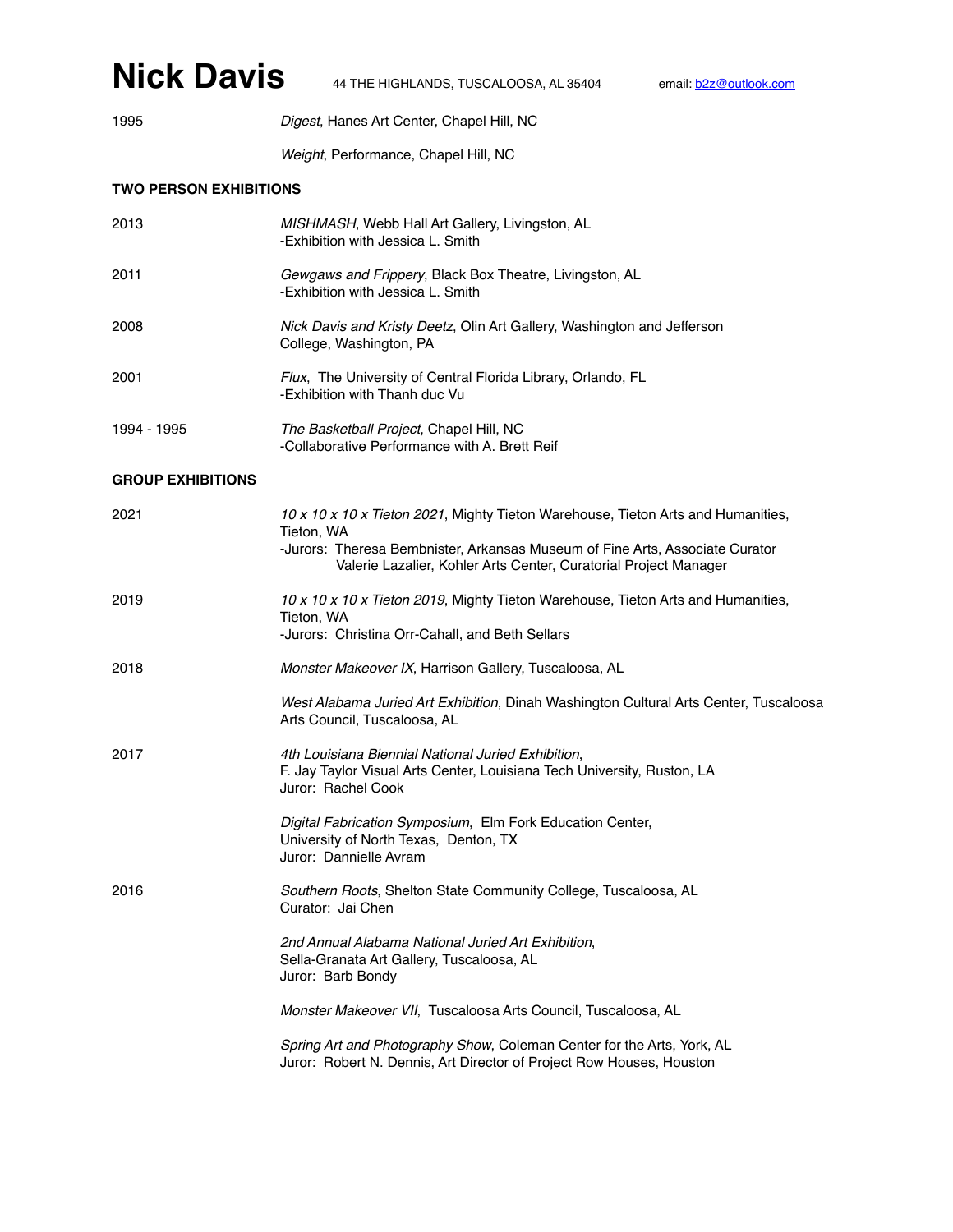| 2015 | Spring Art and Photography Show, Coleman Center for the Arts, York, AL<br>Juror: Wassan Al-Khudhairi, Curator of Modern and Contemporary Art,<br>Birmingham Museum of Art          |
|------|------------------------------------------------------------------------------------------------------------------------------------------------------------------------------------|
|      | Monster Makeover VI, Tuscaloosa Arts Council, Tuscaloosa, AL                                                                                                                       |
|      | West Alabama Juried Art Show, Tuscaloosa Arts Council, Tuscaloosa, AL                                                                                                              |
| 2014 | Spring Art and Photography Show, Coleman Center for the Arts, York, AL                                                                                                             |
| 2013 | West Alabama Juried Art Show, Tuscaloosa Arts Council, Tuscaloosa, AL                                                                                                              |
|      | Monster Makeover IV, Tuscaloosa Arts Council, Tuscaloosa, AL                                                                                                                       |
|      | 9 x 12 Works on Paper Show, Fort Worth Community College,<br>Fort Worth, TX                                                                                                        |
|      | Spring Art and Photography Show, Coleman Center for the Arts, York, AL                                                                                                             |
| 2012 | Alabama's Finest Artists, Gadsden Museum of Art, Gadsden, AL                                                                                                                       |
|      | Spring Art and Photography Show, Coleman Center for the Arts, York, AL                                                                                                             |
| 2011 | Turmoil and Transcendence, Kentuck Art Center, Northport, AL                                                                                                                       |
|      | Art Blizzard, Bertha V. B. Lederer Gallery, SUNY Geneseo, Geneseo, NY                                                                                                              |
|      | Spring Art and Photography Show, Coleman Center for the Arts, York, AL                                                                                                             |
| 2010 | PDA Show, Various Venues, Salt Lake City, UT<br>Curator: Laura Sharp Wilson                                                                                                        |
|      | 2010 Annual Small Works Exhibition, Elon University, Elon, NC                                                                                                                      |
|      | West Alabama Juried Art Show, Tuscaloosa Arts Council, Tuscaloosa, AL                                                                                                              |
|      | Spring Art and Photography Show, Coleman Center for the Arts, York, AL                                                                                                             |
| 2009 | Terrible Beauty: Works by Dale Clifford, Nick Davis, Jason Bronner,<br>Ivania Guerrero, and Kevin J. Kelly, Claypool-Young Art Gallery,<br>Morehead State University, Morehead, KY |
|      | No, Seriously: Humor and Happiness in Contemporary Art, Space 301,<br>Centre for the Living Arts, Mobile, AL                                                                       |
|      | Spring Art and Photography Show, Coleman Center for the Arts, York, AL                                                                                                             |
|      | Local Artists, Sumter County Chamber of Commerce, Livingston, AL                                                                                                                   |
| 2008 | Nick Davis, Catherine B. Dominick, Jerry Roldan, Ty Smith, and<br>Pat Snow, Centre for the Living Arts, Mobile, AL<br>Curator: Clayton Colvin                                      |
|      | SECAC Member's Juried Exhibition, The Ogden Museum of Southern<br>Art, New Orleans, LA<br>Juror: David Houston                                                                     |
|      | Spring Art and Photography Show, Coleman Center for the Arts, York, AL                                                                                                             |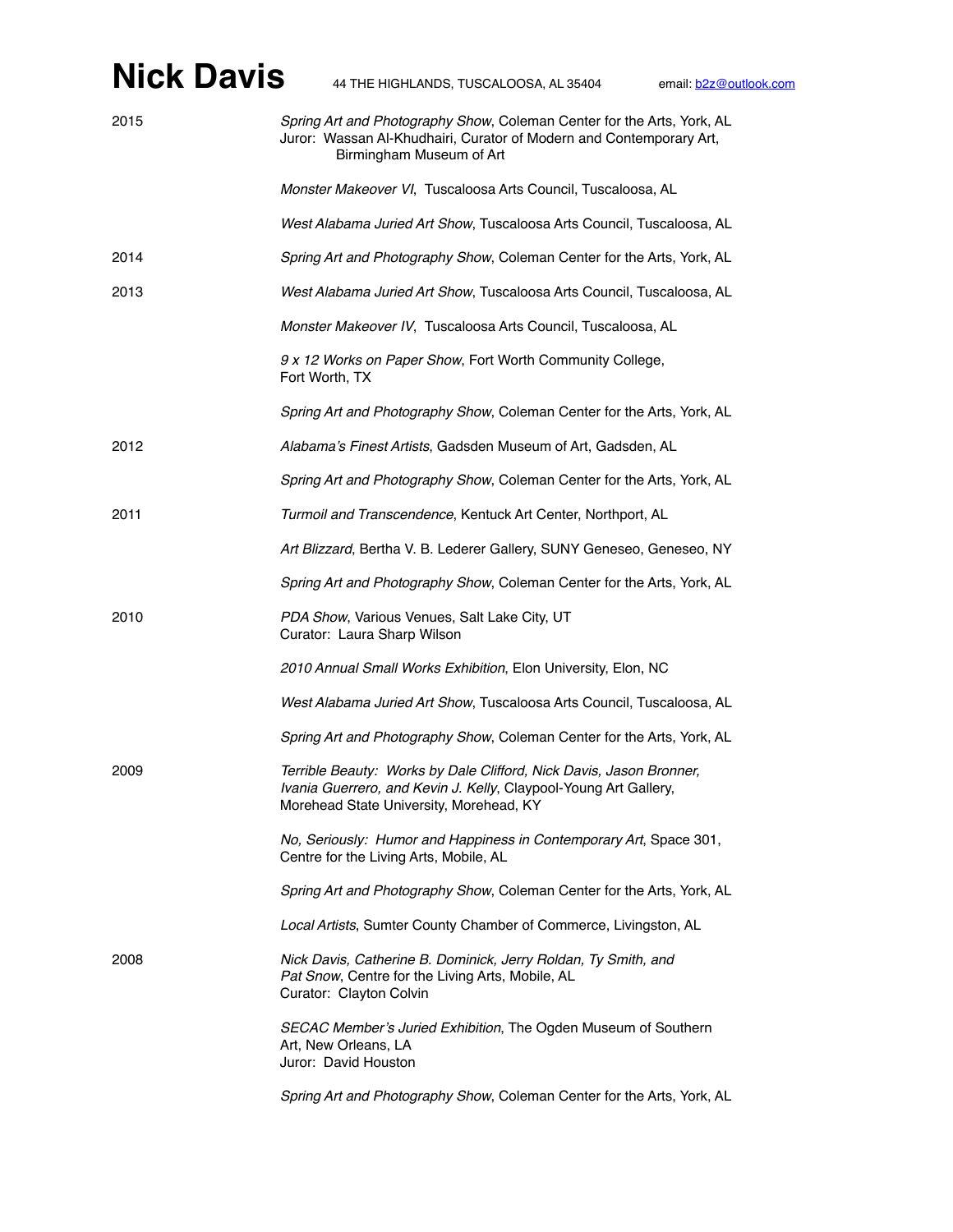| 2007                  | West Alabama Juried Art Show, Tuscaloosa Arts Council, Tuscaloosa, AL                                                             |
|-----------------------|-----------------------------------------------------------------------------------------------------------------------------------|
|                       | Spring Art and Photography Show, Coleman Center for the Arts, York, AL<br>Juror: Randy Shoults, Alabama State Council on the Arts |
|                       | <b>SECAC Member's Juried Exhibition, Charleston, WV</b>                                                                           |
|                       | Sucka Free Jams, The Remainder Gallery, Birmingham, AL                                                                            |
| 2006                  | West Alabama Juried Art Show, Tuscaloosa Arts Council, Tuscaloosa, AL                                                             |
|                       | Spring Art and Photography Show, Coleman Center for the Arts, York, AL                                                            |
| <b>CERTIFICATIONS</b> |                                                                                                                                   |

| 2020 | DaVinci Resolve 17: Certified Trainer, Blackmagic Design.                  |
|------|----------------------------------------------------------------------------|
|      | DaVinci Resolve 16: Fairlight Certified Trainer, Blackmagic Design.        |
|      | DaVinci Resolve 16: Fusion Certified Trainer, Blackmagic Design.           |
|      | DaVinci Resolve 16: Color Correction Certified Trainer, Blackmagic Design. |

#### **LECTURES/WORKSHOPS**

| 2014 | Pecha Kucha, Southeastern College Art Conference, Sarasota, FL<br>-Lecture and Panel Discussion chaired by Jason Guynes |
|------|-------------------------------------------------------------------------------------------------------------------------|
| 2012 | Pecha Kucha, Southeastern College Art Conference, Durham, NC<br>-Lecture and Panel Discussion chaired by Jason Guynes   |
| 2011 | Trio/Upward Bound Ceramic Workshop, UWA, Livingston, AL<br>-Two day workshop conducted with Jessica L. Smith            |
| 2010 | Pecha Kucha, Southeastern College Art Conference, Richmond, VA<br>-Lecture and Panel Discussion chaired by Jason Guynes |
| 2009 | UWA Outdoor Sculpture Exhibition Lecture, UWA Chapter of ADK,<br>Livingston, AL                                         |
| 2008 | Gallery Talk, Olin Gallery of Art, Washington and Jefferson College,<br>Washington, PA                                  |
| 2007 | Gallery Talk, Sella-Granata Gallery, Tuscaloosa, AL                                                                     |
|      | UWA Outdoor Sculpture Exhibition Lecture, Primrose Club, Livingston, AL                                                 |
| 2006 | Visiting Artist Lecture, Virginia College, Birmingham, AL                                                               |
|      | UWA Outdoor Sculpture Walking Tour, UWA, Livingston, AL<br>-Alabama State Council on the Arts                           |
| 1998 | Area VI Lecture Series, Virginia Tech University, Blacksburg, VA                                                        |
| 1997 | Contemporary Art Lecture, XYZ Gallery, Blacksburg, VA                                                                   |
| 1996 | Pleasure is Chaos, Ackland Art Museum, Chapel Hill, NC                                                                  |
|      | Visiting Artist, Loyola University, New Orleans, LA                                                                     |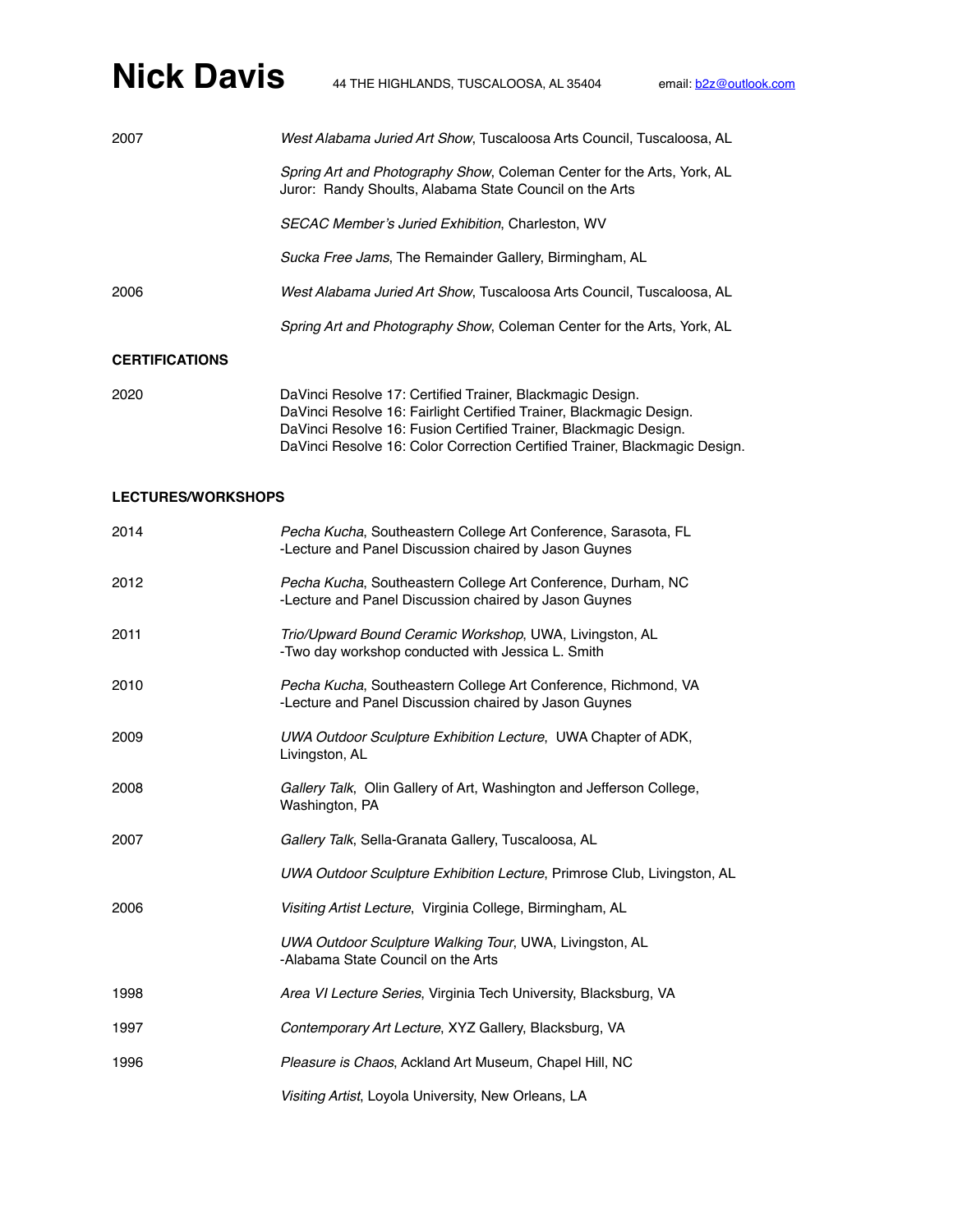## **Nick Davis** 44 THE HIGHLANDS, TUSCALOOSA, AL 35404 email: <u>[b2z@outlook.com](mailto:b2z@outlook.com)</u>

### **PRODUCTION EXPERIENCE**

| 2004                                 | Director of Photography/Co-Editor, Love Kids? Be a Foster Parent!,<br>Nova Werks Entertainment Inc., Winter Park, FL<br>-Public Service Campaign for the Howard Phillips Center for Children<br>& Families and Family Services of Metro Orlando<br>-Created television spot and recruitment video |
|--------------------------------------|---------------------------------------------------------------------------------------------------------------------------------------------------------------------------------------------------------------------------------------------------------------------------------------------------|
| 2003                                 | Camera Operator/Grip, Mercedes Homes Corporate Event, Nova Werks<br>Entertainment Inc., Winter Park, FL                                                                                                                                                                                           |
|                                      | Director of Photography, The Last Lunch, A Banks Helfrich Production,<br>Orlando, FL<br>-Feature Length                                                                                                                                                                                           |
| 2001 - 2004                          | Director of Photographer/Co-screenwriter, Love, Essie, Cochino Gordo<br>Productions Inc., Orlando, FL<br>-Feature Length                                                                                                                                                                          |
| 2001 - 2002                          | Director of Photographer/Co-director, Rescue on the Rail, Cochino Gordo<br>Productions Inc., Orlando, FL<br>-Short created in conjunction with Love, Essie                                                                                                                                        |
| 1999 - 2004                          | Costume Technician, Universal Studios Orlando, Orlando, FL<br>-Fabrication and maintenance of costumes and props                                                                                                                                                                                  |
| <b>GALLERY/CURATORIAL EXPERIENCE</b> |                                                                                                                                                                                                                                                                                                   |
| 2005 - Present                       | Director, UWA Outdoor Sculpture Exhibition, UWA, Livingston, AL                                                                                                                                                                                                                                   |
|                                      | Chair, Art Committee, Sucarnochee Folklife Festival, Livinston, AL                                                                                                                                                                                                                                |
| <b>PROFESSIONAL SERVICE</b>          |                                                                                                                                                                                                                                                                                                   |
| 2012                                 | Juror, Neshoba County Fair, Philadelphia, MS                                                                                                                                                                                                                                                      |
| 2008                                 | Juror, Kentuck Artist Selection Committee,<br>Kentuck Festival of the Arts, Northport, AL                                                                                                                                                                                                         |
| 2006                                 | Visual Arts Program Grant Review Panel, Alabama State Council on the<br>Arts, Montgomery, AL                                                                                                                                                                                                      |
|                                      | Juror, Kentuck Artist Selection Committee<br>Kentuck Festival of the Arts, Northport, AL                                                                                                                                                                                                          |
| 2004 - 2007                          | Advisory Council, Sumter County Fine Arts Council, Livingston, AL                                                                                                                                                                                                                                 |
| <b>HONORS/AWARDS</b>                 |                                                                                                                                                                                                                                                                                                   |
| 2018                                 | Amy Cole Award, West Alabama Juried Art Exhibition, Tuscaloosa, AL                                                                                                                                                                                                                                |
| 2015                                 | Honorable Mention, Spring Art and Photography Show, York, AL                                                                                                                                                                                                                                      |
| 2013                                 | Award of Excellence, West Alabama Juried Art Exhibition, Tuscaloosa, AL                                                                                                                                                                                                                           |
| 2009                                 | Inducted, Phi Kappa Phi, Chapter 276                                                                                                                                                                                                                                                              |

Best in Show, *Spring Art and Photography Show*, York, AL